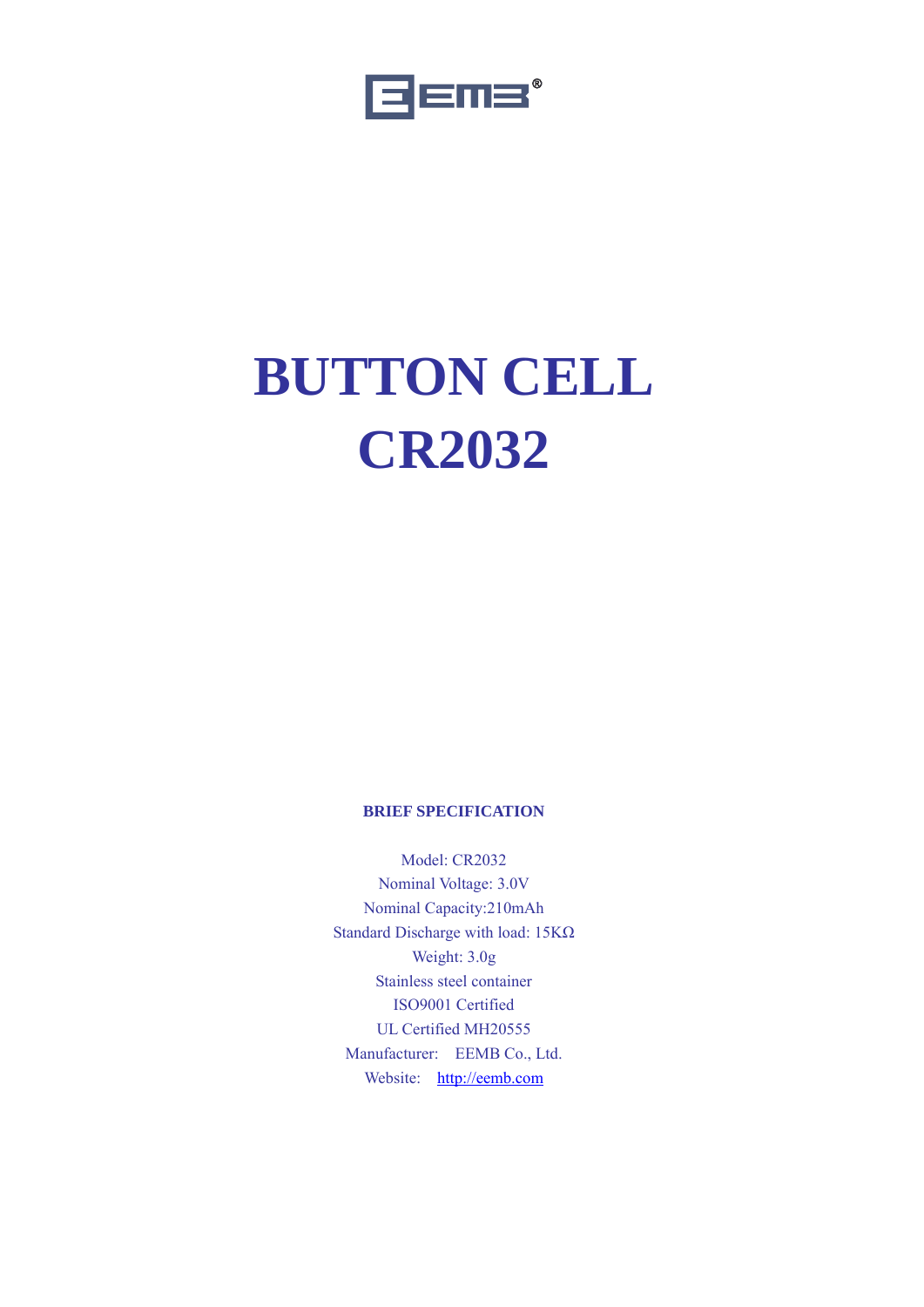

# Lithium Coin battery structure

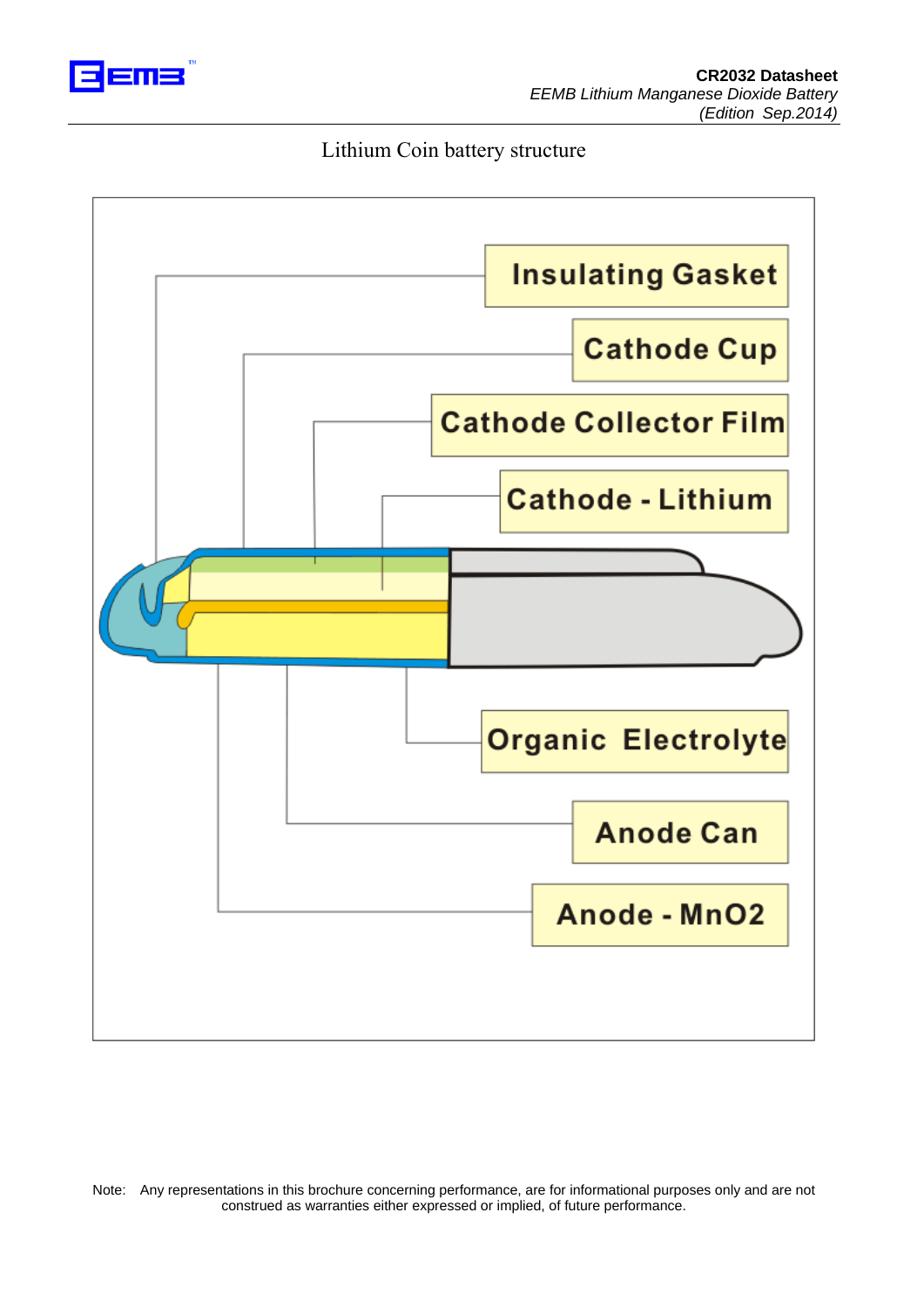

# EEMB CR2032 Button Cell STANDARD SPECIFICATION

# **CONTENT**

- 1. SUBJECT
- 2. GENERAL FEATURES AND APPLICATIONS
- 3. GENERAL SPECIFICATIONS
- 4. PERFORMANCE AND TEST METHODS
- 5. VISUAL ASPECT
- 6. PRECAUTIONS IN USING
- 7. STORAGE AND MOUNT
- 8. SAFETY
- 9. BATTERY CHARACTERISTICS
- 10. UNTAGGED CELL DIMENSIONS
- 11. MEMORY BACKUP CIRCUIT DESIGN SUGGESTION

# **1. SUBJECT**

This specification presents typical and guaranteed ex-work values of the Lithium Manganese Dioxide Button Cells  $(Li / MnO<sub>2</sub>)$ , of Model CR2032-PEN3

---------------------------------------------------------------------------------------------------------------------------------------------

Manganese dioxide (MnO<sub>2</sub>) is used for the active cathode material, and high voltage, high activity lithium metal for the anode material. Battery discharge reactions are as follows:

| Anode reaction:   | Li Li <sup>+</sup> + <sup>e-</sup>              |
|-------------------|-------------------------------------------------|
| Cathode reaction: | $Mn^{(IV)}O_2 + Li^+ + e^ Mn^{(III)}O_2 (Li^+)$ |
| Total reaction:   | $Mn^{(IV)}O_2 + Li^+$ $Mn^{(III)}O_2$ (Li+)     |

# **2. LI-MnO2 BUTTON CELL FEATURES AND APPLICATIONS**

#### Features:

- $\triangleright$  Light Weight, High Voltage and High Energy Density
- ¾ Excellent Stable Discharge Characteristics
- ¾ Outstanding Temperature Characteristics
- $\triangleright$  Excellent Leakage Resistance
- $\triangleright$  Excellent Long-term Reliability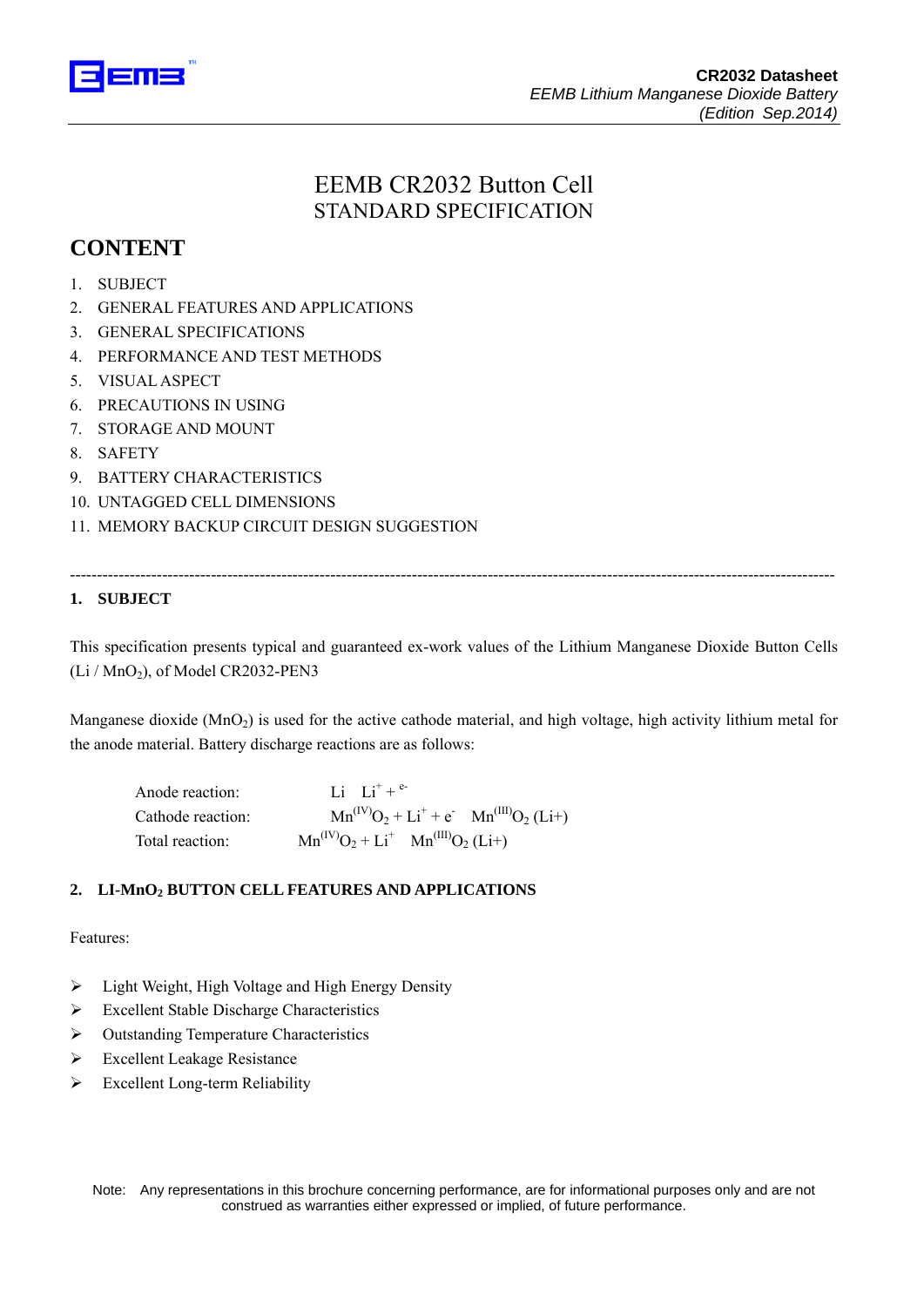

#### Applications:

- $\triangleright$  Watches
- $\triangleright$  Calculators
- ¾ PC notebooks
- ¾ Electronic Keys
- $\triangleright$  Card-Type Radios
- ¾ IC Cards
- ¾ Memory Cards
- ¾ Medical Equipment
- ¾ CMOS memory backup

# **3. GENERAL SPECIFICATION**

| <b>ITEM</b>                | <b>UNIT</b>     | <b>SPECIFICATIONS</b> | <b>CONDITIONS</b>                                                                   |  |  |
|----------------------------|-----------------|-----------------------|-------------------------------------------------------------------------------------|--|--|
| Nominal voltage            | 3.0<br>V        |                       |                                                                                     |  |  |
| Nominal capacity           | mAh             | 210                   | Continuous discharge with<br>load $15k\Omega$ , till 2.0v<br>end-voltage at 20~25°C |  |  |
| Off-load voltage           | V               | $\geq 3.20$           |                                                                                     |  |  |
| Storage temperature        | $^{\circ}$ C    | $0 - 35$              |                                                                                     |  |  |
| Operating temperature      | $\rm ^{\circ}C$ | $-20 - 60$            |                                                                                     |  |  |
| Standard weight            | g               | 3.0                   | Unit cell                                                                           |  |  |
| Annual self-discharge rate | $\leq$ 3%       |                       |                                                                                     |  |  |
| Dimension                  | Diameter        | $20.0$ (-0.3) mm      |                                                                                     |  |  |
|                            | Height          | $3.2(-0.3)$ mm        |                                                                                     |  |  |

# **4. PERFORMANCE AND TEST METHODS**

 Unless otherwise stated, all the testing is carried out under the condition: environmental temperature, 20℃~25℃; environmental humidity, 65±20%. Please refer to Table 4.1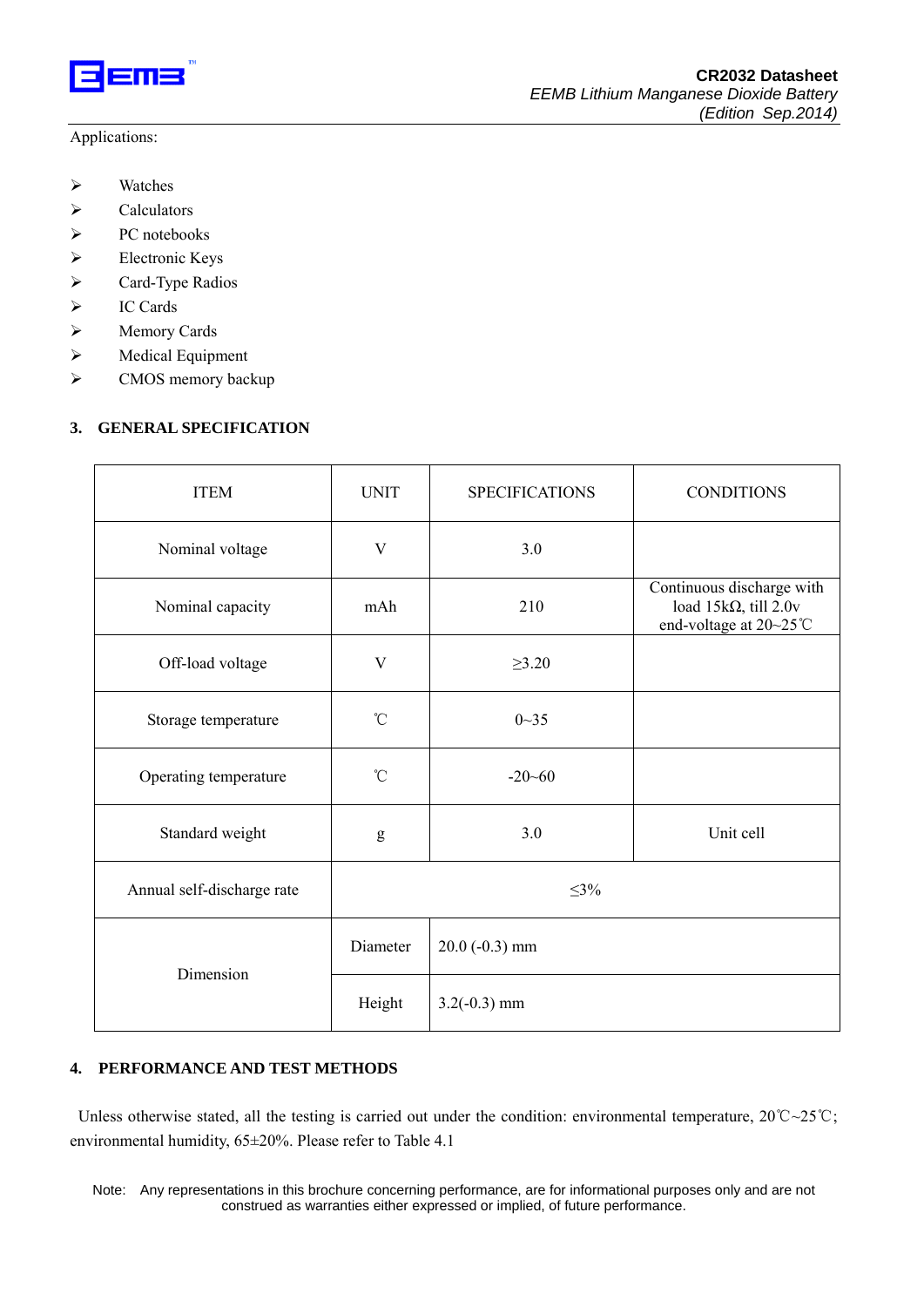

#### **4.1 Characteristics**

| N <sub>0</sub>  | <b>ITEM</b>                                        | <b>TEST METHODS</b>                                                                                                                                                                                 | <b>STANDARED</b>                                   |                |
|-----------------|----------------------------------------------------|-----------------------------------------------------------------------------------------------------------------------------------------------------------------------------------------------------|----------------------------------------------------|----------------|
| Dimensions<br>1 | Using vernier caliper (accuracy $\geq$ 0.02) while | Diameter                                                                                                                                                                                            | $20.0$ (-0.3) mm                                   |                |
|                 |                                                    | avoiding short-circuit                                                                                                                                                                              | Height                                             | $3.2(-0.3)$ mm |
| $\overline{c}$  | Off-load<br>voltage                                | Using multimeter (accuracy $\geq$ 0.25%)<br>internal<br>resistance $\geq$ 1M $\Omega$                                                                                                               | $\geq$ 3.20V                                       |                |
| 3               | Appearance                                         | Eyeballing                                                                                                                                                                                          | Bright, clean, no rust, no leakage,<br>And no flaw |                |
| 4               | Discharge<br>Capacity                              | Continuously discharge for 8 hours with load<br>15k $\Omega$ , temperature at $20 \sim 25^{\circ}$ C, humidity at<br>$65\pm20\%$ till 2.0v end-voltage (for fresh battery<br>only: within 3 months) | >1000h                                             |                |
| 5               | Vibration test                                     | Put battery on the platform of the vibrations<br>machine, start the machine and adjust the<br>frequency form 10 times per minute to 15 times<br>per minute. keep it running for an hour             | Characteristics keep stability                     |                |
| 6               | Leakage at high<br>temperature                     | Stored under temperature $(45^{\circ}\text{C})$ for 30 days                                                                                                                                         | Leakage rate $\leq$ 0.6%                           |                |
| 7               | Over discharge<br>Test                             | After 2.0v end-voltage, continuously discharged<br>No leakage allowed<br>for 5 hours                                                                                                                |                                                    |                |

**Note: Typical values relative to cells stored for three month or less at + 30**℃ **max.** 

#### **5. VISUAL ASPECT**

The cell must not show any trace of the following:

a) Dents; Bulging; Leakage; Corrosion

#### **6. PRECAUTIONS IN USING**

- $\triangleright$  Use Nickel-plated iron or stainless steel for the terminals that contact the battery.
- $\triangleright$  Make sure that terminal contact pressure is 50g minimum, for a stable contact.
- ¾ Keep the battery and contact terminal surfaces clean and free from moisture and foreign matter.
- ¾ Before inserting the battery, check the battery contact terminals to make sure they are normal, not bent or damaged. (Bent terminals may not make good contact with the battery or may cause it to short circuit.)
- $\triangleright$  When the batteries are piled up in a disorderly way, their positive and negative terminals may short-circuit, consuming some batteries while charging others, causing them to explode.
- ¾ Lithium batteries that are almost exhausted can output a voltage that is almost the same as that of a new battery: Please does not judge a battery only with a Voltmeter. Avoid using a mixture of old and new batteries; replace all batteries in a set with new one.
- ¾ Lithium batteries require a period of time to reach their normal voltage again after even a slight short circuit. Therefore, should the battery is short-circuited, wait an adequate long time for batteries to recover before measuring their electrical characteristics.
- $\triangleright$  Use a high impedance (1M or higher) voltmeter to measure battery voltage.
- $\triangleright$  Battery characteristics vary with type and grade, even when batteries are the same size and shape. When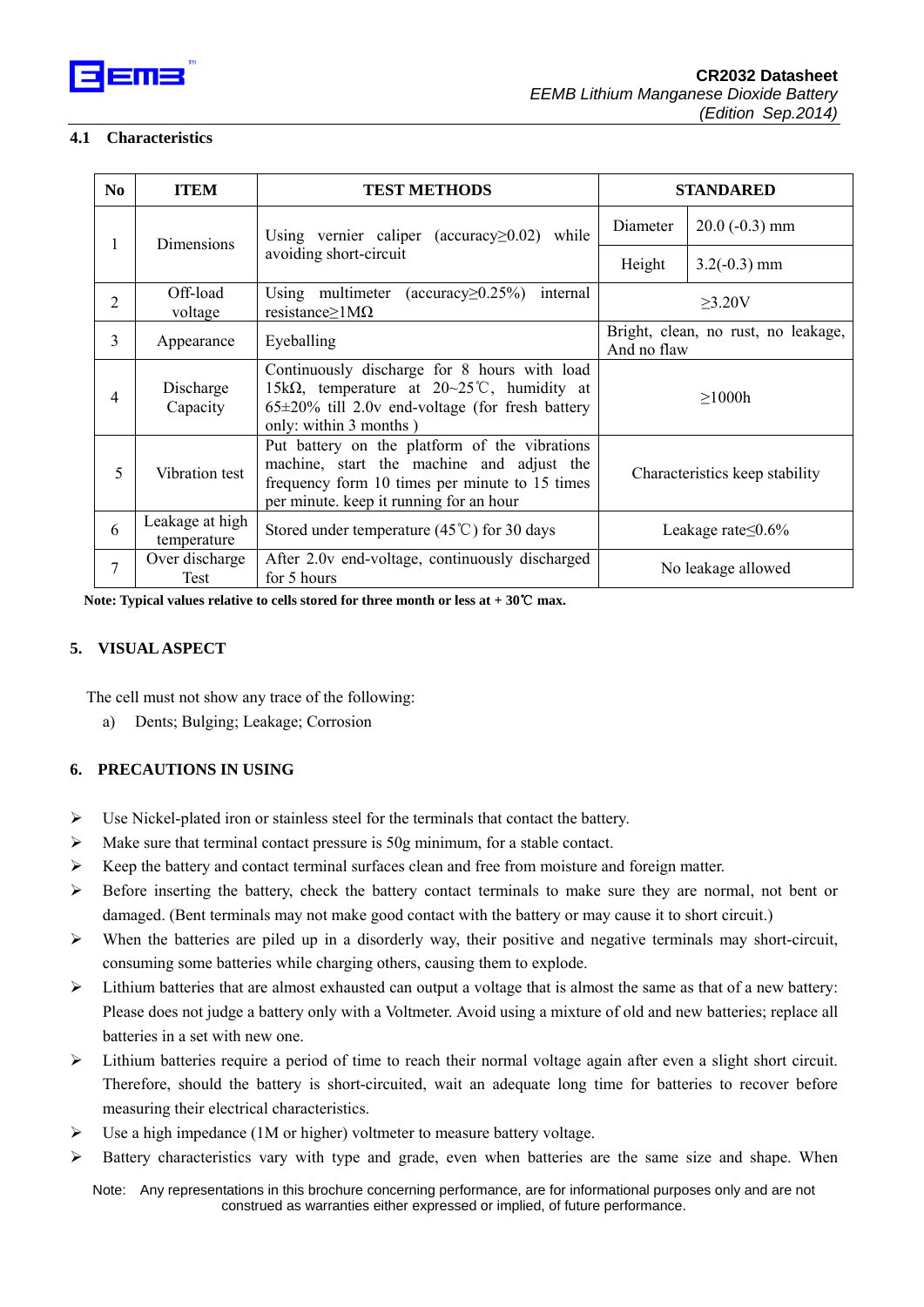

replacing batteries with new ones, be sure to carefully check the symbols and numbers on them.

#### **7. STORAGE AND MOUNT**

The cell should be preferably stored in dry and cool conditions.

+60 °C 120 days stored condition is the equivalent of 6 years at room temperature  $(+21 \degree C)$ 

Button lithium batteries need special method to avoid short-circuiting before and after they are installed. As short circuits tend to occur in the following cases, please take care when handing the batteries.

#### **7.1**. Overlapping Batteries

A Button lithium battery is shaped as shown below. It has exposed positive and negative metallic surfaces with a thin cylindrical seal, called the gasket, in between.



When batteries are overlapped or mixed together in a disorder way, their positive and negative terminals touch each other, causing short circuits.



**7.2.** Batteries put in a Metallic Container or on a Metallic Plate

Similar to the overlapping battery problem, when batteries are put in a metallic container or on a metallic plate, their positive and negative terminals may short circuit through the conductive surface depending on the placement



**7.3.** When a Battery is Held with Tweezers

When held with a pair of metallic tweezers as shown below, the battery short-circuits through the tweezers



**Metallic Tweezers** 

**7.4.** When Battery Lead Plates Touch Each Other

When battery lead plates bend and touch each other or either terminal, the battery short-circuits.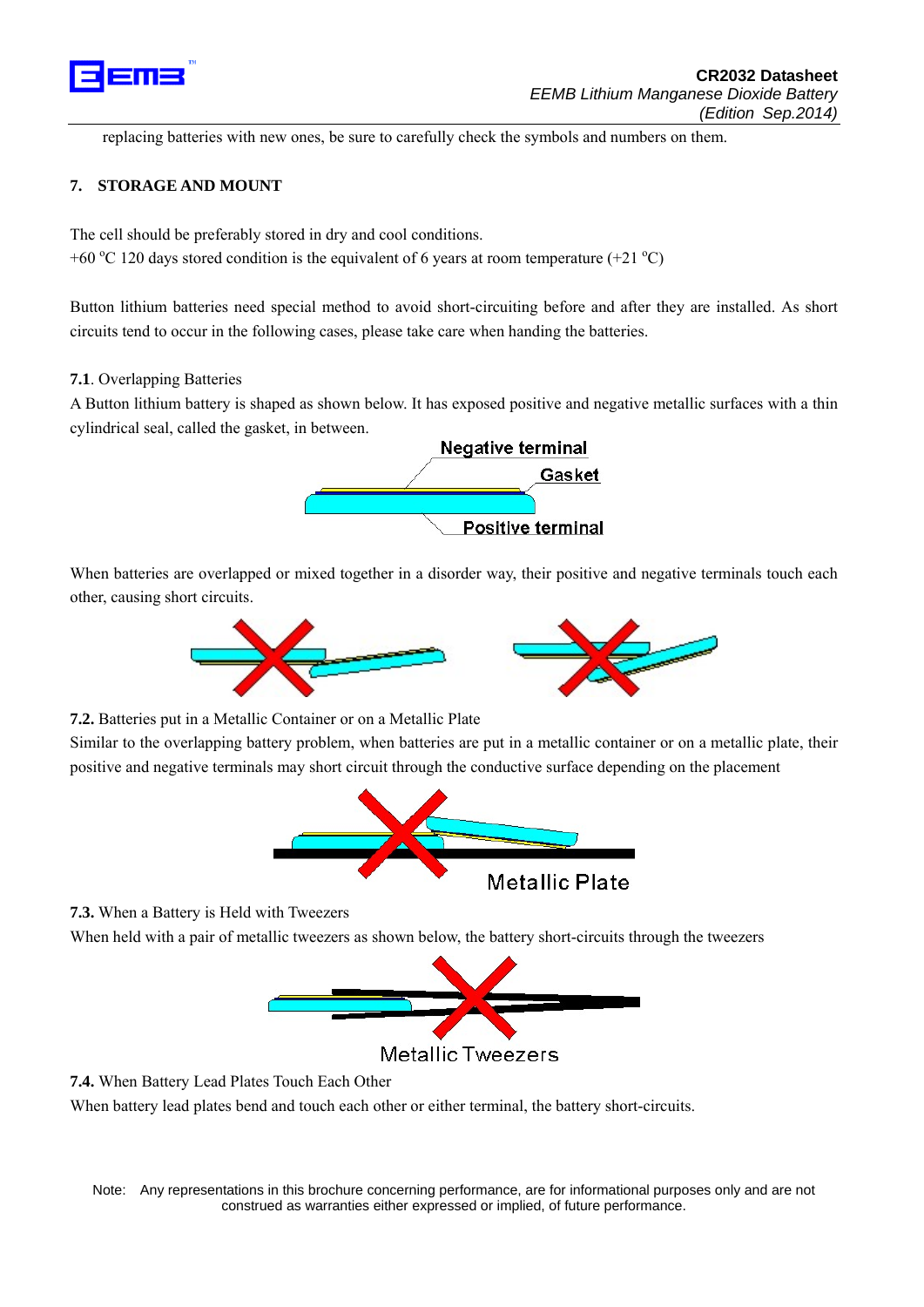

 **CR2032 Datasheet**  *EEMB Lithium Manganese Dioxide Battery (Edition Sep.2014)*



**7.5.** Solder Bridges

Solder may bridge between board conductors, short-circuiting and draining battery.

**7.6.** Short-circuited though Soldering Iron

Similar to solder bridging, when the circuit board wiring is short-circuited by a soldering iron for an extended period, the battery is drained and consumed. Complete manual soldering within 5 seconds.

**7.7.** Shorts through Piled Circuit Board

When circuit boards with batteries are piled on top of one another, their conductive traces may touch, and form a battery discharge circuit that consumes the battery's power.

**7.8.** Discharge through Conductive Electrostatic Prevention Mats

Conductive mats are widely used to prevent static electricity from destroying semiconductors. If a circuit board with a battery mounted in put on a conductive mat, the soldered conductors may touch the mat, providing a discharge path for the battery.

**7.9.** Improper Battery Mounting Polarity

When the battery's positive (+) and negative (-) terminals are backward with respect to the battery mounting's polarity marks, the battery may be discharged, depending on the type of electric circuit.

**7.10.** Solder

When the battery's lead plates are dipped in a molten solder bath, the battery is temporarily short-circuited. Therefore, complete dipping within 5 seconds.

#### **8. SAFETY**

Battery Handing Precautions to Ensure Complete Safety

Lithium batteries contain inflammable materials, such as lithium and organic solvents. Improper battery handing, particularly during transit and storage, may cause heating, explosions and fires.

**Please strictly observe the precautions below in handing lithium batteries.** 

#### **WARNING!**

- ¾ DO NOT recharge, short-circuit, disassemble, deform, heat or place the battery near a direct flame. This battery contains flammable materials such as lithium and organic solvent and performing any of the above actions could cause it to ignite explode or become damaged.
- $\triangleright$  Keep this battery out of the reach of children. If it is swallowed, contact a physician immediately.
- $\triangleright$  When storing the battery or throwing it away, be sure to cover it with tape. If the battery comes into contact with other metal objects, it could ignite or become damaged.

# **CAUTION!**

**Closely observe the following precautions. If the battery is used incorrectly, it could leak or become damaged, causing device trouble or injury.**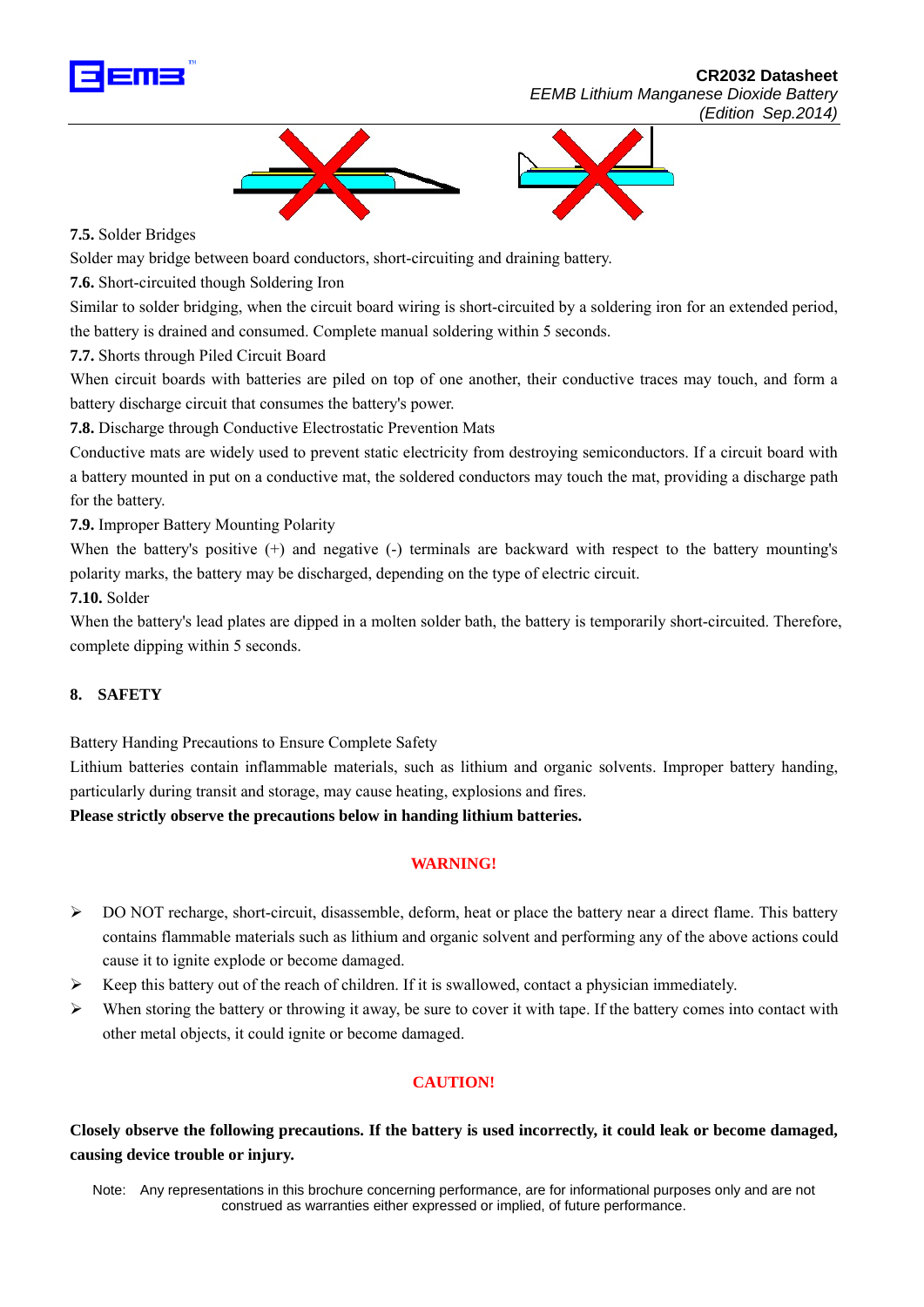

- $\triangleright$  Insert the battery with the "+" and "-" ends correctly oriented.
- ¾ If the battery is used together with new batteries, do not use it with a different type of battery.
- $\triangleright$  Do not apply solder directory to the battery.
- ¾ Avoid storing the battery in direct sunlight, or in excessively hot and humid locations.

#### **9. DISCHARGE CHARACTERISTICS**



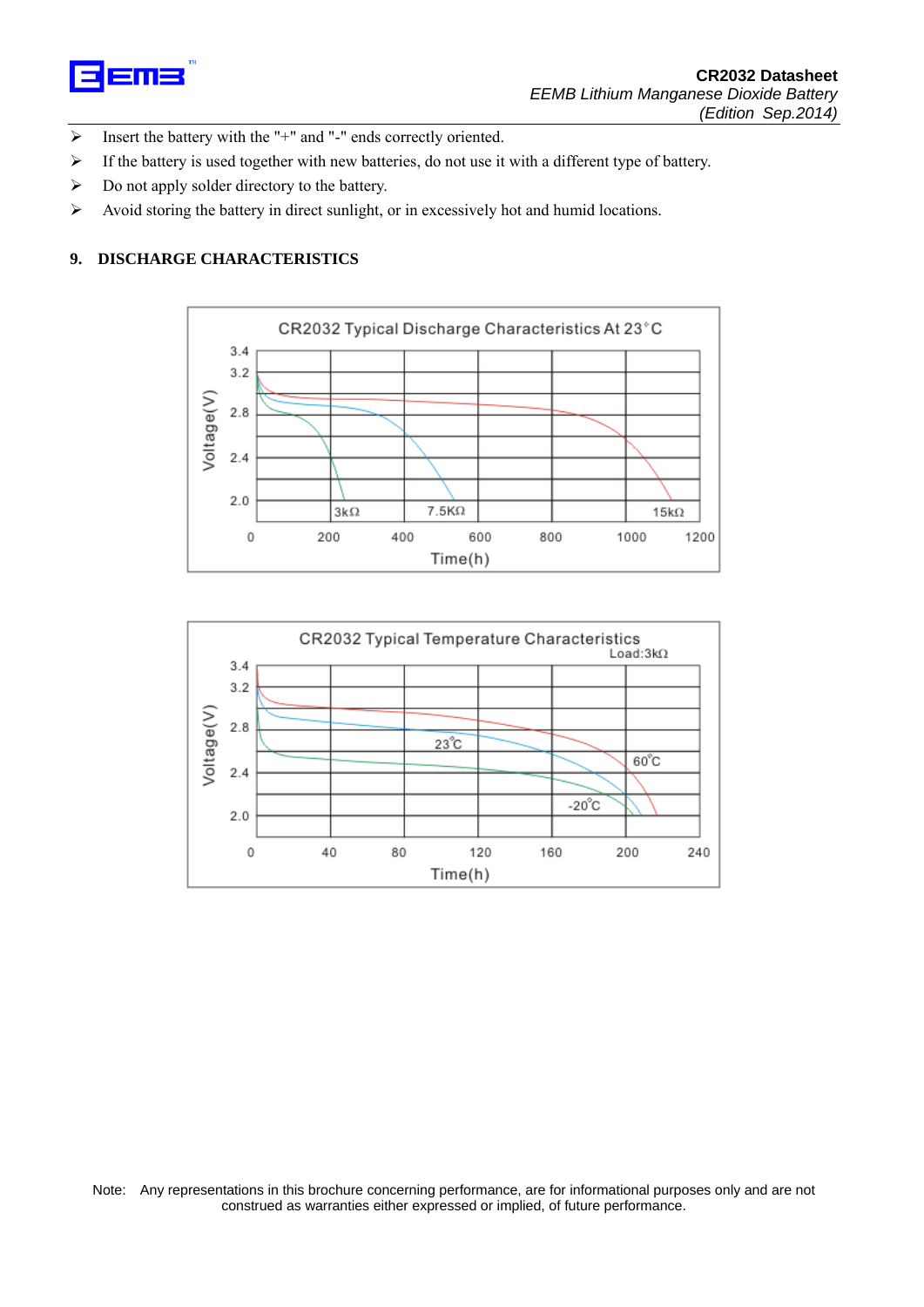

#### **10. UNTAGGED CELL DIMENSIONS**



# **11. MEMORY BACKUP CIRCUIT DESIGN SUGGESTION**

A primary lithium battery is not rechargeable, when used for memory backup in combination with another power source, current may flow into the battery from the other source. To prevent this, design a protection diode and resistor into the circuit so that no battery charging or over discharging can occur.

**11.1** Allowable Range of Diode Back-Leak-Leakage Current

To protect the battery from being charged by the main power source, be sure to use a back-current prevention diode and a protection resistor. Select a silicon diode or a diode with minimum leakage current, and design the circuit so that the amount of charging due to leakage current will not exceed 2% of the nominal battery capacity over the total period of use.

#### **11.2.** Maximum Allowable Charge Current to Battery

A protection resistor is needed to prevent diode failure from allowing a large current to flow into the battery.



Note: Any representations in this brochure concerning performance, are for informational purposes only and are not construed as warranties either expressed or implied, of future performance.